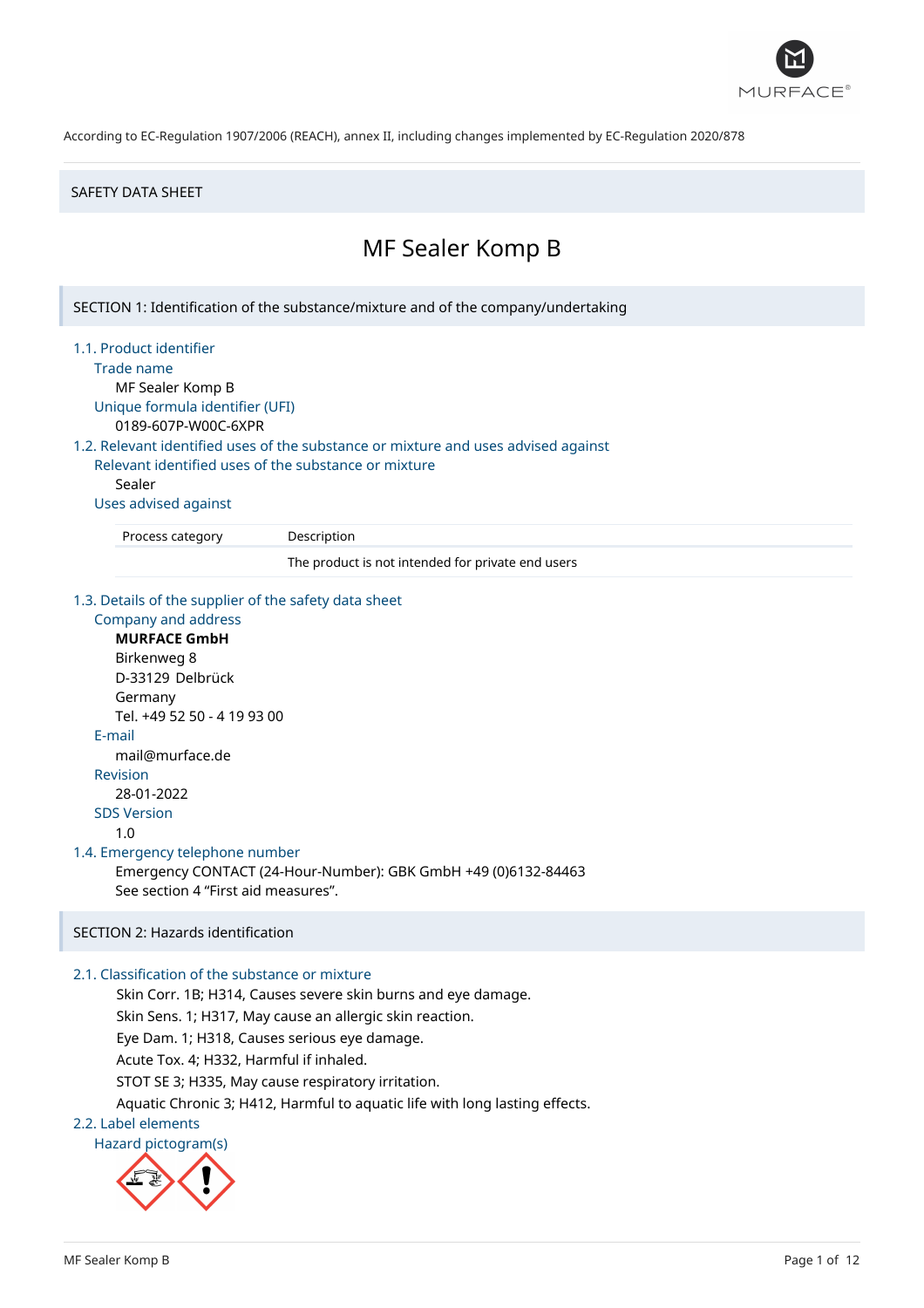

Signal word Danger Hazard statement(s) Causes severe skin burns and eye damage. (H314) May cause an allergic skin reaction. (H317) Harmful if inhaled. (H332) May cause respiratory irritation. (H335) Harmful to aquatic life with long lasting effects. (H412) Safety statement(s) General - Prevention Wear eye protection/protective gloves/protective clothing. (P280) Do not breathe vapour/mist. (P260) Response IF IN EYES: Rinse cautiously with water for several minutes. Remove contact lenses, if present and easy to do. Continue rinsing. (P305+P351+P338) IF ON SKIN (or hair): Take off immediately all contaminated clothing. Rinse skin with water . (P303+P361+P353) **Storage** Store in a well-ventilated place. Keep container tightly closed. (P403+P233) Disposal Dispose of contents/container to an approved waste disposal plant. (P501) Hazardous substances Hexamethylene diisocyanate, oligomers 2-(tricylcoxy) ethyl dihydrogen phosphate 2.3. Other hazards Additional labelling EUH204, Contains isocyanates. May produce an allergic reaction. Additional warnings This mixture/product does not contain any substances considered to meet the criteria classifying them as PBT and/or vPvB. VOC VOC content: 0 g/L MAXIMUM VOC CONTENT (Phase II, category A/i (WB): 140 g/L) SECTION 3: Composition/information on ingredients

# 3.2. Mixtures

| Product/substance                            | <b>Identifiers</b>                                | % w/w | Classification                                                     | Note |
|----------------------------------------------|---------------------------------------------------|-------|--------------------------------------------------------------------|------|
| 2-(tricylcoxy) ethyl<br>dihydrogen phosphate | CAS No.: 9046-01-9<br>EC No.: 618-558-4<br>REACH: | 1-<5% | Skin Irrit. 2, H315<br>Eye Dam. 1, H318<br>Aquatic Chronic 2, H411 |      |
|                                              | Index No.:                                        |       |                                                                    |      |

-----

See full text of H-phrases in section 16. Occupational exposure limits are listed in section 8, if these are available. Other information

No special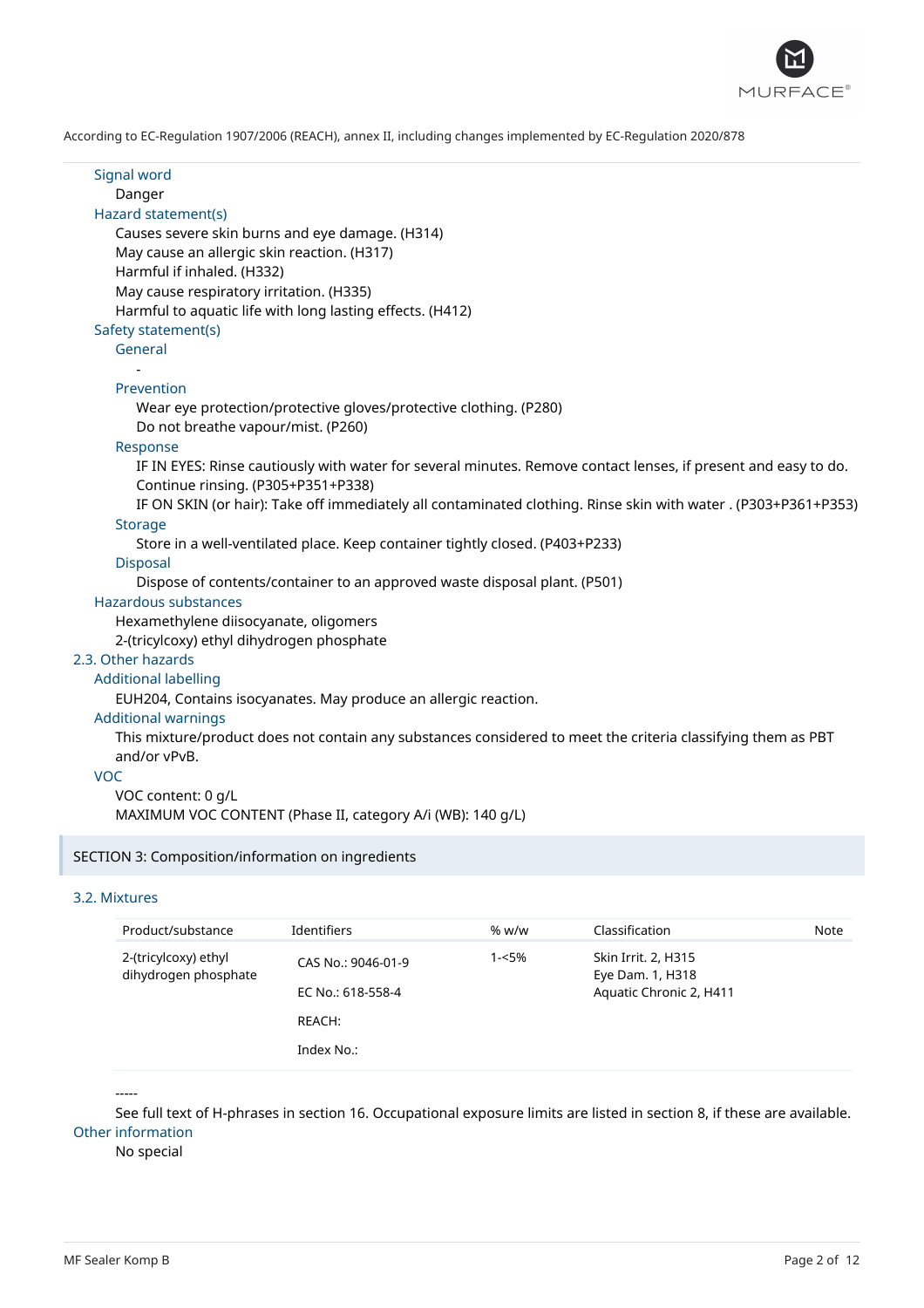

# SECTION 4: First aid measures

### 4.1. Description of first aid measures

#### General information

In the case of accident: Contact a doctor or casualty department – take the label or this safety data sheet. Contact a doctor if in doubt about the injured person's condition or if the symptoms persist. Never give an unconscious person water or other drink.

### Inhalation

Upon breathing difficulties or irritation of the respiratory tract: Bring the injured person into fresh air. Make sure the injured person is continuously monitored. Prevent shock by keeping the injured person warm and calm. If breathing ceases, give mouth-to-mouth resuscitation. If unconscious, roll the injured person into recovery position. Call an ambulance.

### Skin contact

Remove contaminated clothing and shoes immediately. Ensure to wash exposed skin thoroughly with water and soap. Skin cleanser can be used. DO NOT use solvents or thinners.

If skin irritation occurs: Get medical advice/attention.

### Eye contact

Upon irritation of the eye: Remove contact lenses. Flush eyes with plenty of water or salt water (20-30°C) for at least 15 minutes and continue until irritation stops. Make sure you flush under the upper and lower eyelids. Seek medical assistance immediately and continue flushing during transport.

### Ingestion

In the case of ingestion, contact a doctor immediately. If the person is conscious, give them water. DO NOT try to induce vomiting, unless this is recommended by a doctor. Hold head facing down to prevent vomit returning mouth and throat. Prevent shock by keeping the injured person warm and calm. Initiate immediate resuscitation if breathing stops. If unconscious, roll the injured person into recovery position. Call an ambulance.

#### Burns

Not applicable

# 4.2. Most important symptoms and effects, both acute and delayed

Tissue-damaging effects: This product contains substances with skin corrosive properties. Inhaled vapour or aerosols may produce adverse effects to lungs, -irritations and burns in the respiratory organs -as well as coughing. Dermal contact and contact with the eye cause irreversible effects.

Sensitisation: This product contains substances, which may trigger allergic reaction upon dermal contact. Manifestation of allergic reactions typically takes place within 12-72 hours after exposure.

Sensitisation: This product contains substances, which may produce an allergic reaction through inhalation. The allergic reaction typically takes place within an hour after exposure. The reaction results in an inflammatory reaction to the lungs.

Irritation effects: This product contains substances, which may cause irritation upon exposure to skin, eyes or lungs. Exposure may result in an increased absorption potential of other hazardous substances at the area of exposure.

#### 4.3. Indication of any immediate medical attention and special treatment needed

# IF exposed or concerned:

Get immediate medical advice/attention.

If skin irritation or rash occurs: Get medical advice/attention.

### Information to medics

Bring this safety data sheet or the label from this product.

# SECTION 5: Firefighting measures

### 5.1. Extinguishing media

Suitable extinguishing media: Alcohol-resistant foam, carbon dioxide, powder, water mist. Unsuitable extinguishing media: Waterjets should not be used, since they can spread the fire.

#### 5.2. Special hazards arising from the substance or mixture

Fire will result in dense smoke. Exposure to combustion products may harm your health. Closed containers, which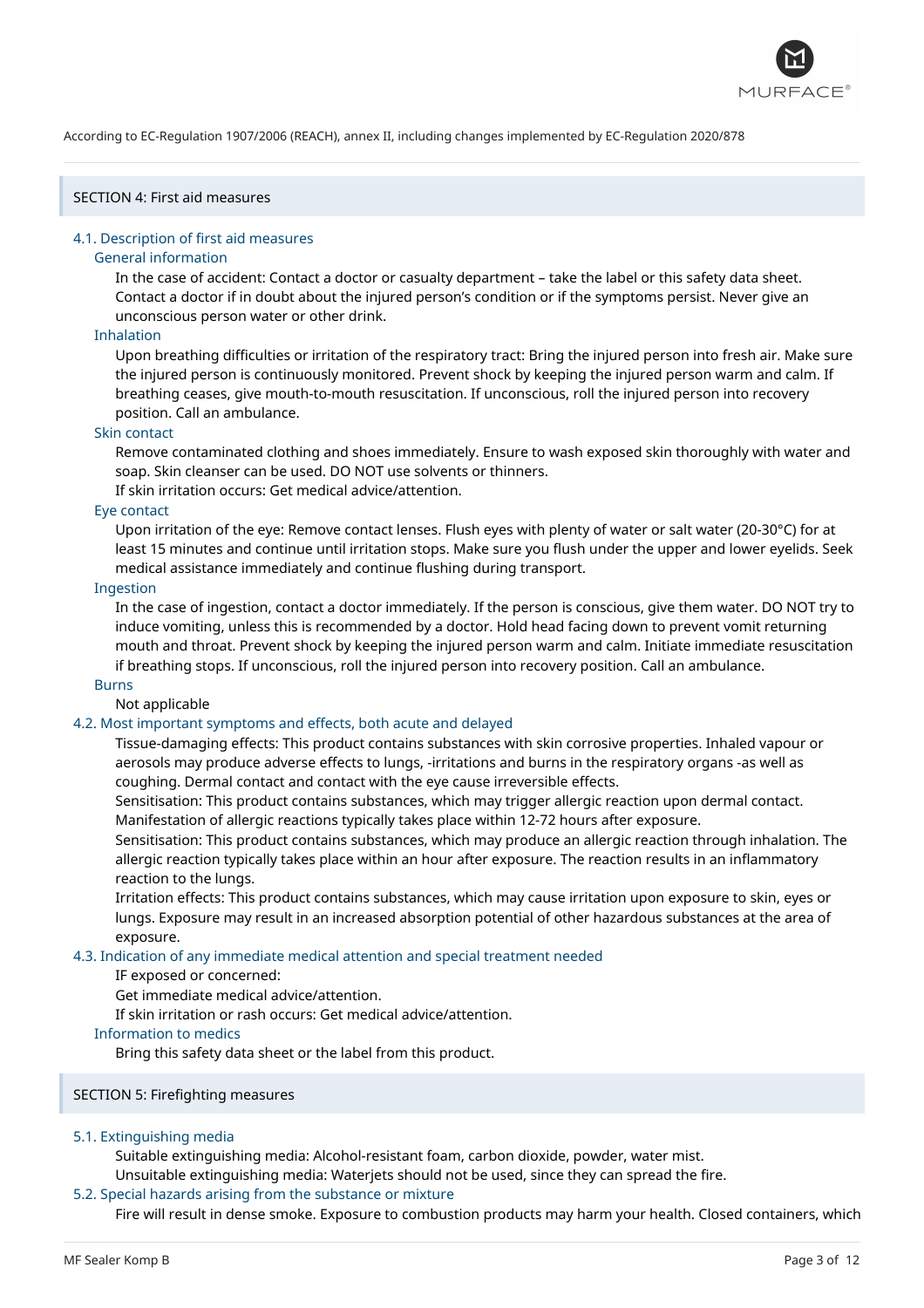

are exposed to fire, should be cooled with water. Do not allow fire-extinguishing water to enter the sewage system and nearby surface waters.

If the product is exposed to high temperatures, e.g. in the event of fire, dangerous decomposition compounds are produced. These are:

Nitrogen oxides (NOₓ)

Carbon oxides (CO / CO2).

### 5.3. Advice for firefighters

Wear self-contained breathing apparatus and protective clothing to prevent contact. Upon direct exposure contact The National Poisons Information Service (dial 111, 24 h service) in order to obtain further advice.

SECTION 6: Accidental release measures

### 6.1. Personal precautions, protective equipment and emergency procedures

Avoid direct contact with spilled substances.

Avoid inhalation of vapours from spilled material.

# 6.2. Environmental precautions

Avoid discharge to lakes, streams, sewers, etc. In the event of leakage to the surroundings, contact local environmental authorities.

### 6.3. Methods and material for containment and cleaning up

Limit spillage and collect using granular absorbent or similar materials, and dispose of it in accordance with the regulations on dangerous waste.

Use sand, earth, vermiculite, diatomaceous earth to contain and collect non-combustible absorbent materials and place in container for disposal, according to local regulations.

To the extent possible cleaning is performed with normal cleaning agents. Avoid use of solvents.

# 6.4. Reference to other sections

See section 13 on "Disposal considerations" in regard of handling of waste.

See section 8 "Exposure controls/personal protection" for protective measures.

### SECTION 7: Handling and storage

### 7.1. Precautions for safe handling

It is recommended to install waste collection trays in order to prevent emissions to the waste water system and surrounding environment.

Avoid direct contact with the product.

Smoking, drinking and consumption of food is not allowed in the work area.

See section 8 "Exposure controls/personal protection" for information on personal protection.

### 7.2. Conditions for safe storage, including any incompatibilities

Containers that have been opened must be carefully resealed and kept upright to prevent leakage.

Recommended storage material

Keep only in original packaging.

### Storage temperature

Room temperature 18 to 23°C (Storage on stock, 3 to 8°C)

### Incompatible materials

Strong acids, strong bases, strong oxidizing agents, and strong reducing agents.

# 7.3. Specific end use(s)

This product should only be used for applications quoted in section 1.2

SECTION 8: Exposure controls/personal protection

### 8.1. Control parameters

No substances are listed in the national list of substances with an occupational exposure limit.

DNEL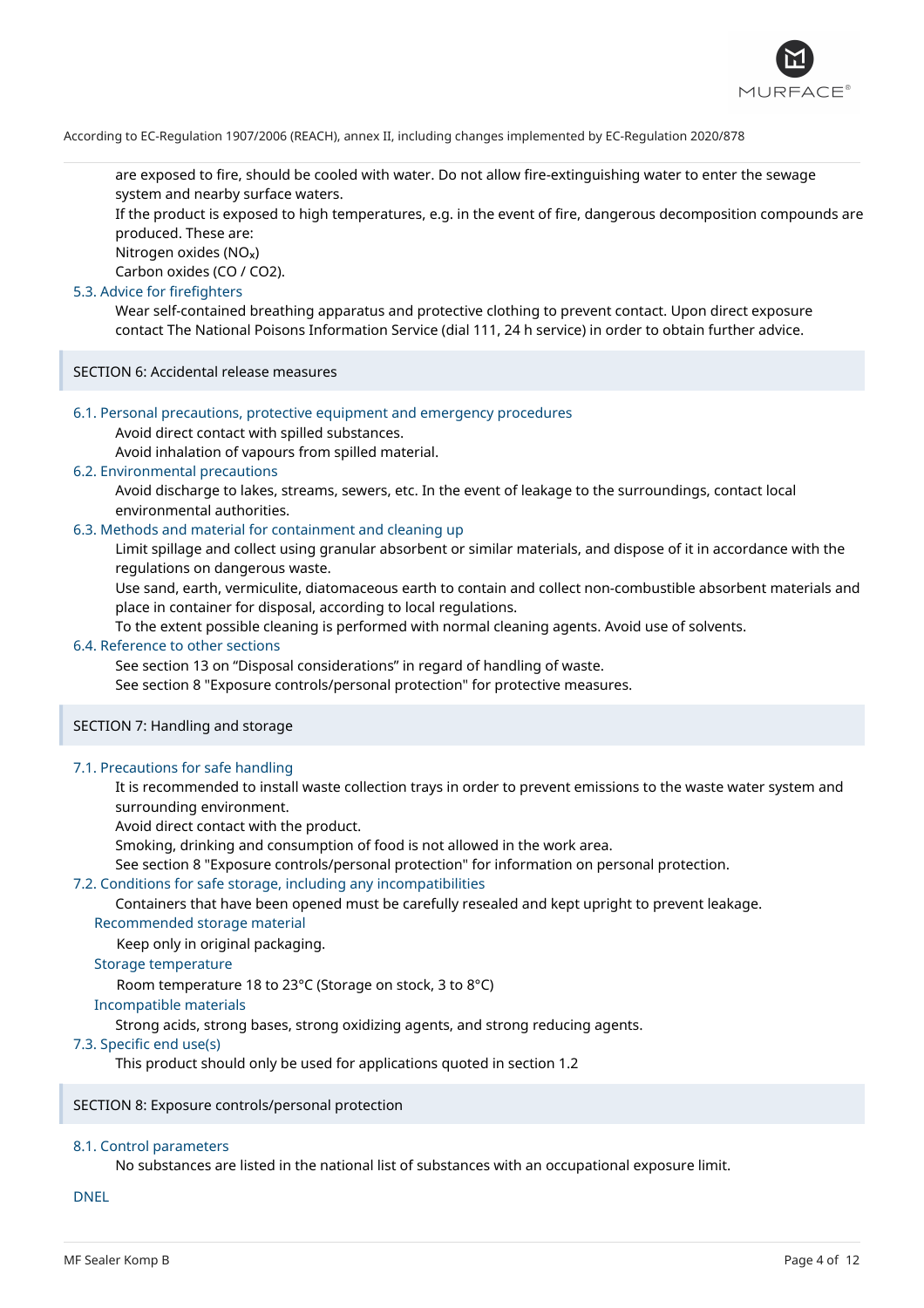

|                   | Product/substance                         | Hexamethylene diisocyanate, oligomers |
|-------------------|-------------------------------------------|---------------------------------------|
|                   | <b>DNEL</b>                               | 1 mg/ $m3$                            |
|                   | Route of exposure                         | Inhalation                            |
|                   | Duration                                  | Short term - Local effects - Workers  |
|                   | Product/substance                         | Hexamethylene diisocyanate, oligomers |
|                   | <b>DNEL</b>                               | $0,5$ mg/m <sup>3</sup>               |
|                   | Route of exposure                         | Inhalation                            |
|                   | Duration                                  | Long term - Local effects - Workers   |
| <b>PNEC</b>       |                                           |                                       |
|                   | Product/substance                         | Hexamethylene diisocyanate, oligomers |
|                   | PNEC<br>Route of exposure                 | 26670 mg/kg<br>Marine water sediment  |
|                   | Duration of Exposure                      |                                       |
| Product/substance |                                           | Hexamethylene diisocyanate, oligomers |
|                   | <b>PNEC</b>                               | 266700 mg/kg                          |
|                   | Route of exposure                         | Freshwater sediment                   |
|                   | Duration of Exposure                      |                                       |
|                   | Product/substance                         | Hexamethylene diisocyanate, oligomers |
|                   | <b>PNEC</b>                               | 0,0127 mg/L                           |
|                   | Route of exposure                         | Marine water                          |
|                   | Duration of Exposure                      |                                       |
|                   | Product/substance                         | Hexamethylene diisocyanate, oligomers |
|                   | PNEC                                      | 0,127 mg/L                            |
|                   | Route of exposure                         | Freshwater                            |
|                   | Duration of Exposure                      |                                       |
|                   | Product/substance                         | Hexamethylene diisocyanate, oligomers |
|                   | PNEC                                      | 53182 mg/kg                           |
|                   | Route of exposure<br>Duration of Exposure | Soil                                  |

### 8.2. Exposure controls

Control is unnecessary if the product is used as intended.

# General recommendations

Smoking, drinking and consumption of food is not allowed in the work area.

### Exposure scenarios

There are no exposure scenarios implemented for this product.

### Exposure limits

Occupational exposure limits have not been defined for the substances in this product.

# Appropriate technical measures

Apply standard precautions during use of the product. Avoid inhalation of vapours.

### Hygiene measures

In between use of the product and at the end of the working day all exposed areas of the body must be washed thoroughly. Always wash hands, forearms and face.

### Measures to avoid environmental exposure

Keep damming materials near the workplace. If possible, collect spillage during work.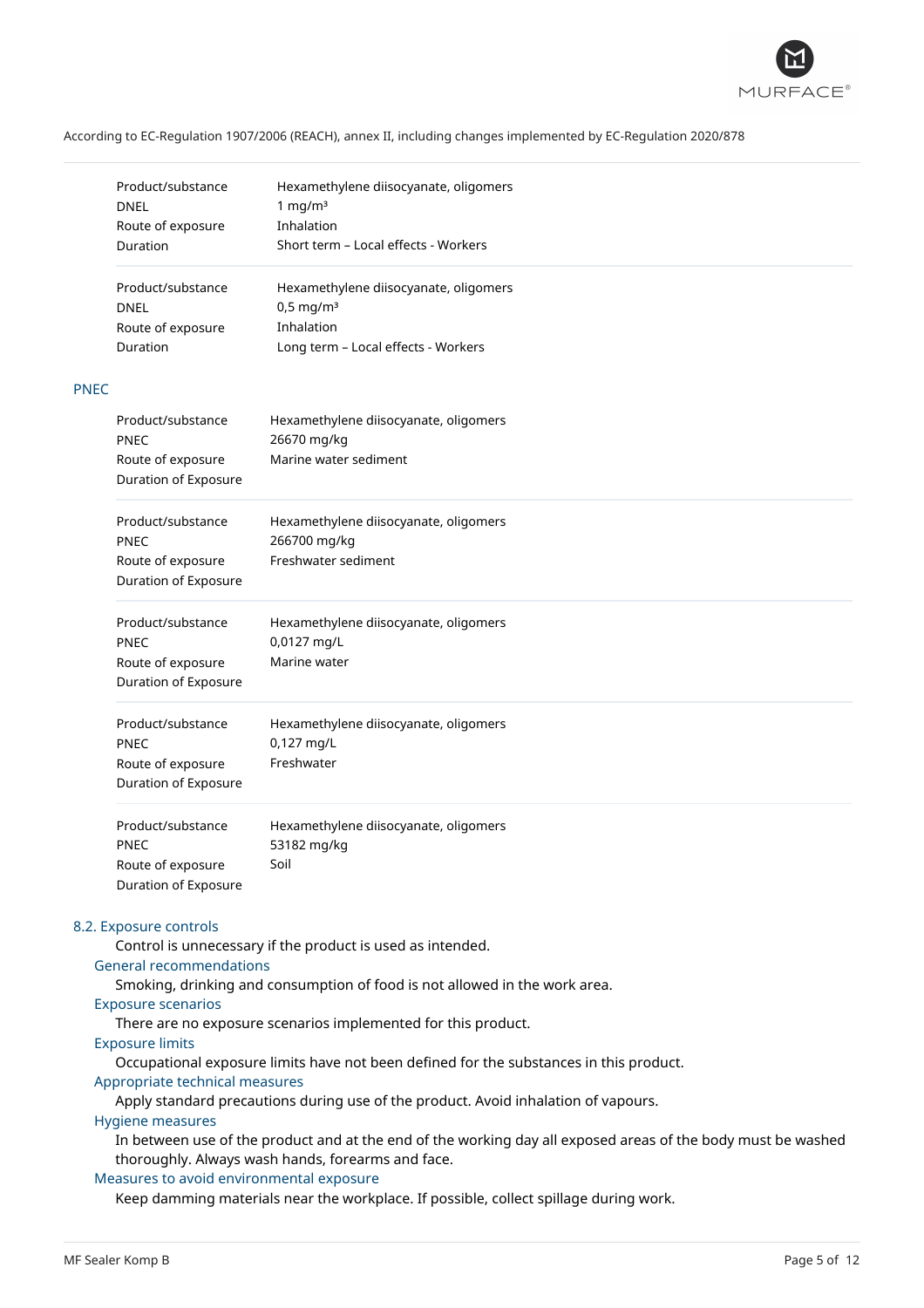

Individual protection measures, such as personal protective equipment

# **Generally**

Use only CE marked protective equipment. No specific requirements Respiratory Equipment

| Type                    | Class                  | Colour    | <b>Standards</b> |   |
|-------------------------|------------------------|-----------|------------------|---|
| A                       | Class 1 (low capacity) | Brown     | EN14387          | 0 |
| Skin protection         |                        |           |                  |   |
| Recommended             | Type/Category          | Standards |                  |   |
| Dodicated work clothing |                        |           |                  |   |

| Dedicated work clothing -<br>should be worn | - | db |
|---------------------------------------------|---|----|
|                                             |   |    |

# Hand protection

| Material | Glove thickness<br>(mm) | Breakthrough time<br>(min.) | Standards                         |            |
|----------|-------------------------|-----------------------------|-----------------------------------|------------|
| Nitrile  | 0.4                     | > 240                       | EN374-2, EN374-3,<br><b>EN388</b> | $\sqrt{m}$ |

# Eye protection

| Type                                       | Standards |  |
|--------------------------------------------|-----------|--|
| Safety glasses with side EN166<br>shields. |           |  |

# SECTION 9: Physical and chemical properties

| 9.1. Information on basic physical and chemical properties         |
|--------------------------------------------------------------------|
| Physical state                                                     |
| Liquid                                                             |
| Colour                                                             |
| Colourless                                                         |
| Odour / Odour threshold                                            |
| Mild                                                               |
| рH                                                                 |
| Testing not relevant or not possible due to nature of the product. |
| Density (g/cm <sup>3</sup> )                                       |
| 1.15 (23 °C)                                                       |
| Kinematic viscosity                                                |
| 0 mPa.s (25 $^{\circ}$ C)                                          |
| <b>Particle characteristics</b>                                    |
| Does not apply to liquids.                                         |
| Phase changes                                                      |
| Melting point/Freezing point $(°C)$                                |
| Testing not relevant or not possible due to nature of the product. |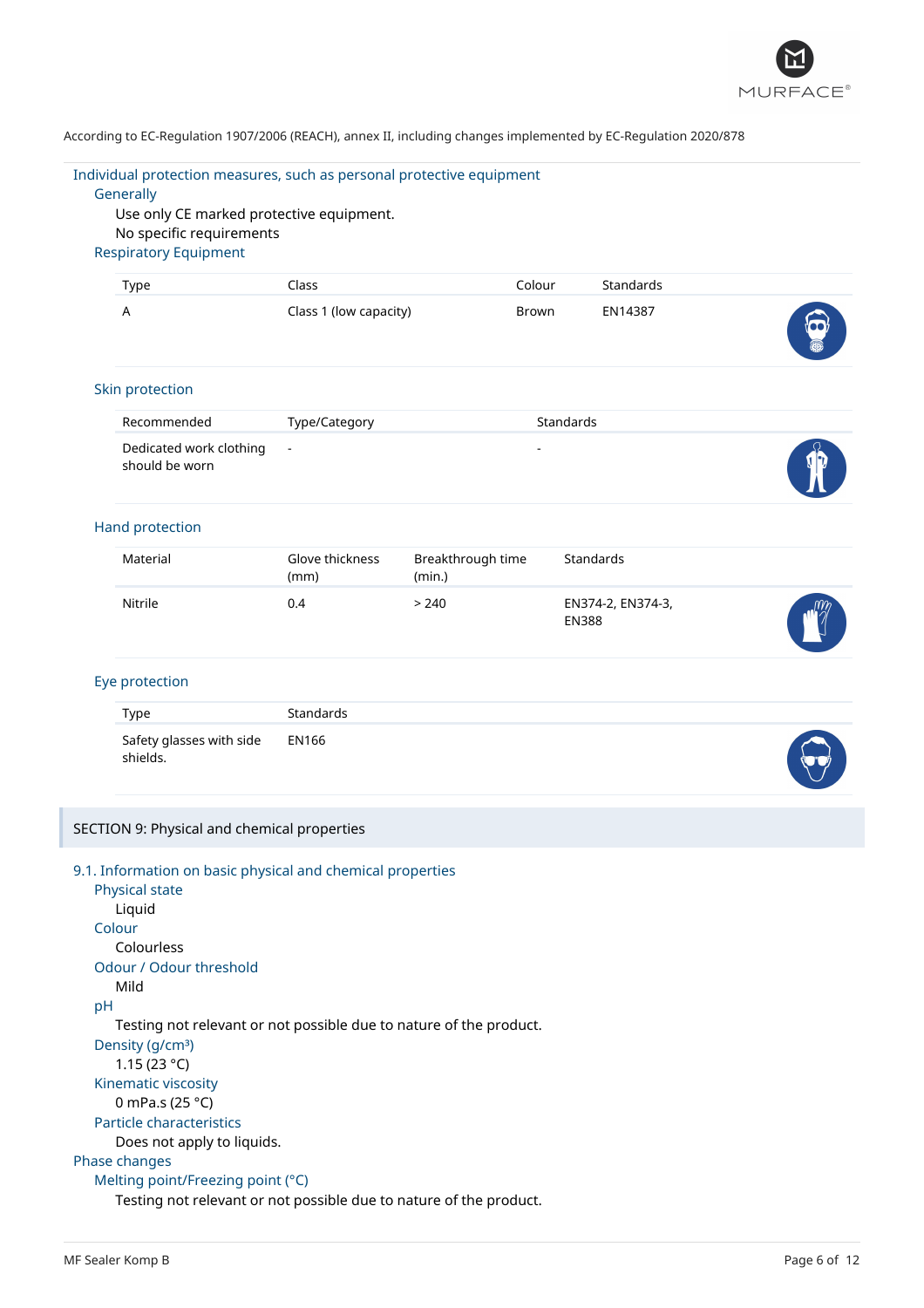

Softening point/range (waxes and pastes) (°C) Does not apply to liquids. Boiling point (°C) Testing not relevant or not possible due to nature of the product. Vapour pressure Testing not relevant or not possible due to nature of the product. Relative vapour density Testing not relevant or not possible due to nature of the product. Decomposition temperature (°C) Testing not relevant or not possible due to nature of the product. Data on fire and explosion hazards Flash point (°C) 106 °C Ignition (°C) Testing not relevant or not possible due to nature of the product. Auto flammability (°C) Testing not relevant or not possible due to nature of the product. Lower and upper explosion limit (% v/v) Testing not relevant or not possible due to nature of the product. **Solubility** Solubility in water Testing not relevant or not possible due to nature of the product. n-octanol/water coefficient Testing not relevant or not possible due to nature of the product. Solubility in fat (g/L) Testing not relevant or not possible due to nature of the product. 9.2. Other information VOC (g/L)  $\Omega$ Other physical and chemical parameters No data available SECTION 10: Stability and reactivity 10.1. Reactivity No data available 10.2. Chemical stability The product is stable under the conditions, noted in section 7 "Handling and storage". 10.3. Possibility of hazardous reactions No special 10.4. Conditions to avoid No special 10.5. Incompatible materials Strong acids, strong bases, strong oxidizing agents, and strong reducing agents. 10.6. Hazardous decomposition products The product is not degraded when used as specified in section 1. SECTION 11: Toxicological information 11.1. Information on hazard classes as defined in Regulation (EC) No 1272/2008

#### Acute toxicity

Product/substance Hexamethylene diisocyanate, oligomers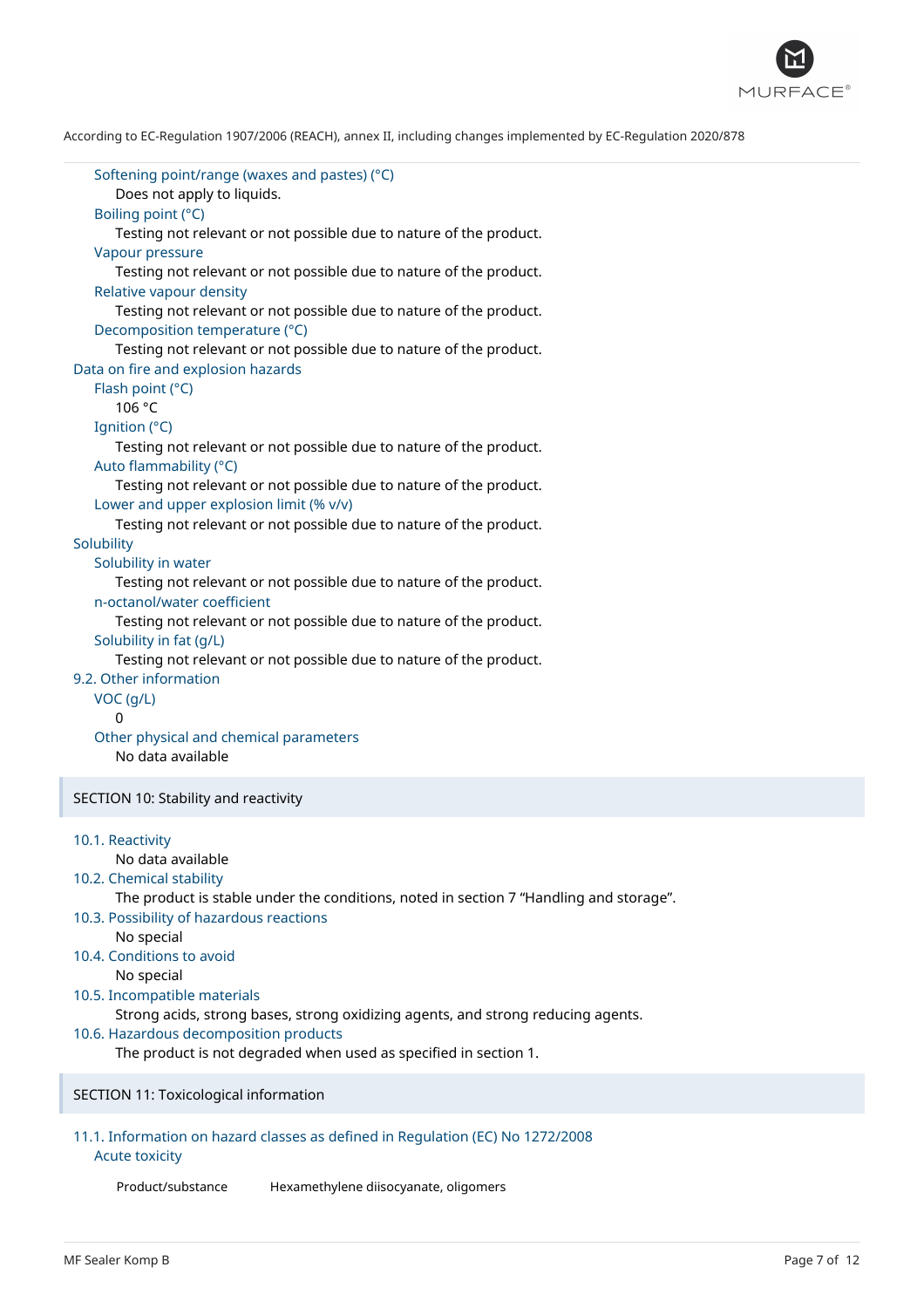

| Test method<br>Species<br>Route of exposure<br>Test<br>Result<br>Other information | inhalativ Aerosol<br><b>ATE</b><br>1,5 mg/L                       |
|------------------------------------------------------------------------------------|-------------------------------------------------------------------|
| Product/substance<br>Test method<br>Species                                        | Hexamethylene diisocyanate, oligomers                             |
| Route of exposure<br>Test<br>Result                                                | inhalativ Dampf<br><b>ATE</b><br>11 mg/L                          |
| Other information                                                                  |                                                                   |
| Product/substance<br>Test method                                                   | Hexamethylene diisocyanate, oligomers                             |
| Species                                                                            | Rabbit                                                            |
| Route of exposure                                                                  | Dermal                                                            |
| Test                                                                               | LD50                                                              |
| Result<br>Other information                                                        | 2000 mg/kg                                                        |
| Product/substance                                                                  | Hexamethylene diisocyanate, oligomers                             |
| Test method                                                                        | <b>OECD 423</b>                                                   |
| Species                                                                            | Rat                                                               |
| Route of exposure                                                                  | Oral                                                              |
| Test                                                                               | LD50                                                              |
| Result<br>Other information                                                        | 2500 mg/kg                                                        |
| Harmful if inhaled.                                                                |                                                                   |
| <b>Skin corrosion/irritation</b>                                                   |                                                                   |
|                                                                                    | Causes severe skin burns and eye damage.                          |
| Serious eye damage/irritation                                                      |                                                                   |
| Causes serious eye damage.                                                         |                                                                   |
| <b>Respiratory sensitisation</b>                                                   |                                                                   |
|                                                                                    | Based on available data, the classification criteria are not met. |
| <b>Skin sensitisation</b>                                                          |                                                                   |
| May cause an allergic skin reaction.                                               |                                                                   |
| Germ cell mutagenicity                                                             | Based on available data, the classification criteria are not met. |
| Carcinogenicity                                                                    |                                                                   |
|                                                                                    | Based on available data, the classification criteria are not met. |
| <b>Reproductive toxicity</b>                                                       |                                                                   |
|                                                                                    | Based on available data, the classification criteria are not met. |
| <b>STOT-single exposure</b>                                                        |                                                                   |
| May cause respiratory irritation.                                                  |                                                                   |
| <b>STOT-repeated exposure</b>                                                      |                                                                   |
|                                                                                    | Based on available data, the classification criteria are not met. |
| <b>Aspiration hazard</b>                                                           |                                                                   |
|                                                                                    | Based on available data, the classification criteria are not met. |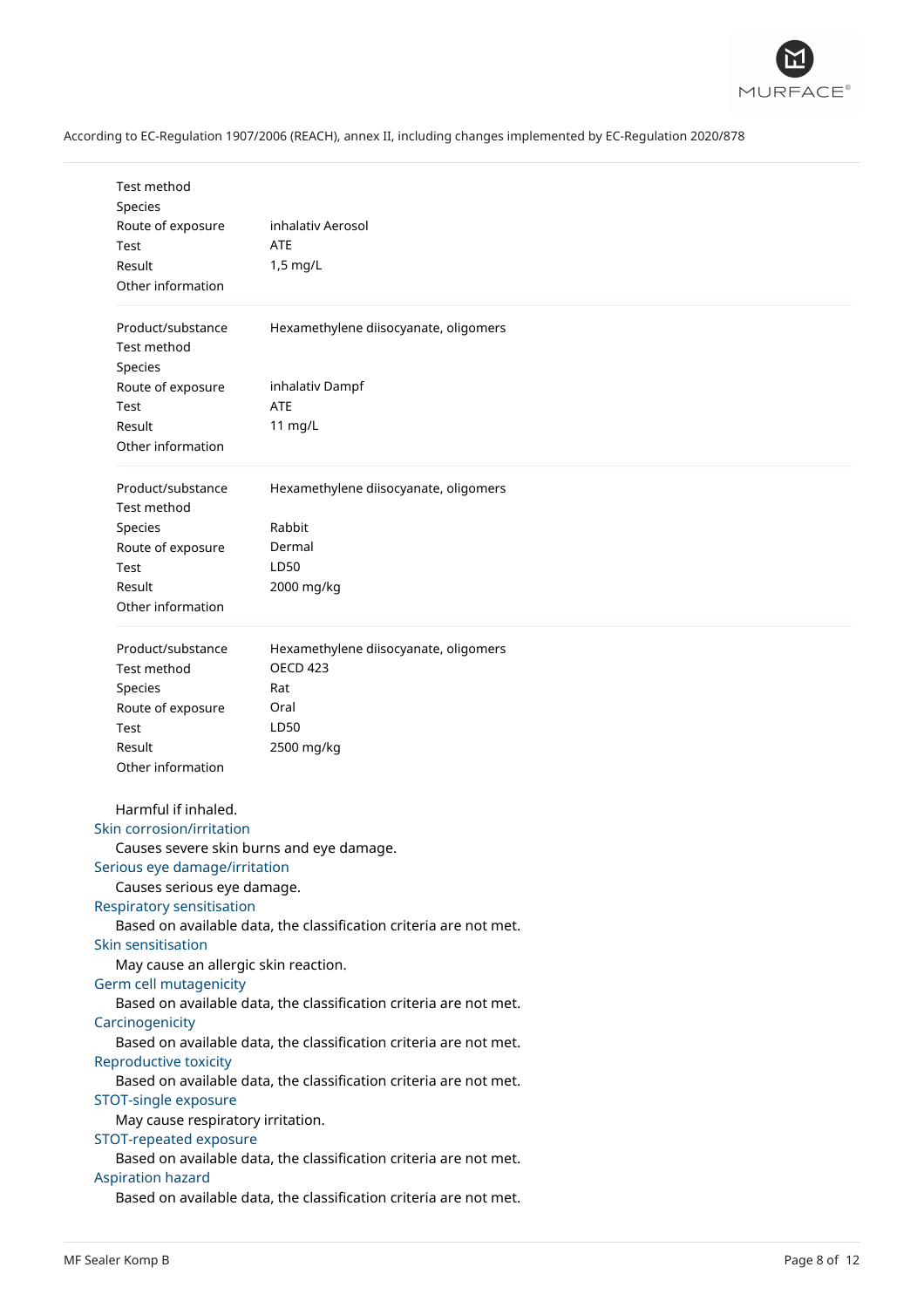

#### 11.2. Information on other hazards

# Long term effects

Tissue-damaging effects: This product contains substances with skin corrosive properties. Inhaled vapour or aerosols may produce adverse effects to lungs, -irritations and burns in the respiratory organs -as well as coughing. Dermal contact and contact with the eye cause irreversible effects.

Endocrine disrupting properties No special Other information

No special

# SECTION 12: Ecological information

#### 12.1. Toxicity

| Product/substance | Hexamethylene diisocyanate, oligomers |
|-------------------|---------------------------------------|
| Test method       | <b>OECD 201</b>                       |
| Species           | Algae                                 |
| Compartment       |                                       |
| Duration          | 72 hours                              |
| Test              | ErC50                                 |
| Result            | 1000 mg/L                             |
| Other information |                                       |

### 12.2. Persistence and degradability

| Product/substance | Hexamethylene diisocyanate, oligomers |
|-------------------|---------------------------------------|
| Biodegradable     | No.                                   |
| Test method       | OECD 301 D                            |
| Result            |                                       |

### 12.3. Bioaccumulative potential

| Product/substance | Hexamethylene diisocyanate, oligomers |
|-------------------|---------------------------------------|
| Test method       |                                       |
| Potential         | No data available                     |
| bioaccumulation   |                                       |
| LogPow            | 5.54                                  |
| <b>BCF</b>        | No data available                     |
| Other information |                                       |

# 12.4. Mobility in soil

No data available

### 12.5. Results of PBT and vPvB assessment

This mixture/product does not contain any substances considered to meet the criteria classifying them as PBT and/or vPvB.

# 12.6. Endocrine disrupting properties

No special

# 12.7. Other adverse effects

This product contains substances that are toxic to the environment. May result in adverse effects to aquatic organisms.

This product contains substances, which may cause adverse long-term effects to the aquatic environment.

### SECTION 13: Disposal considerations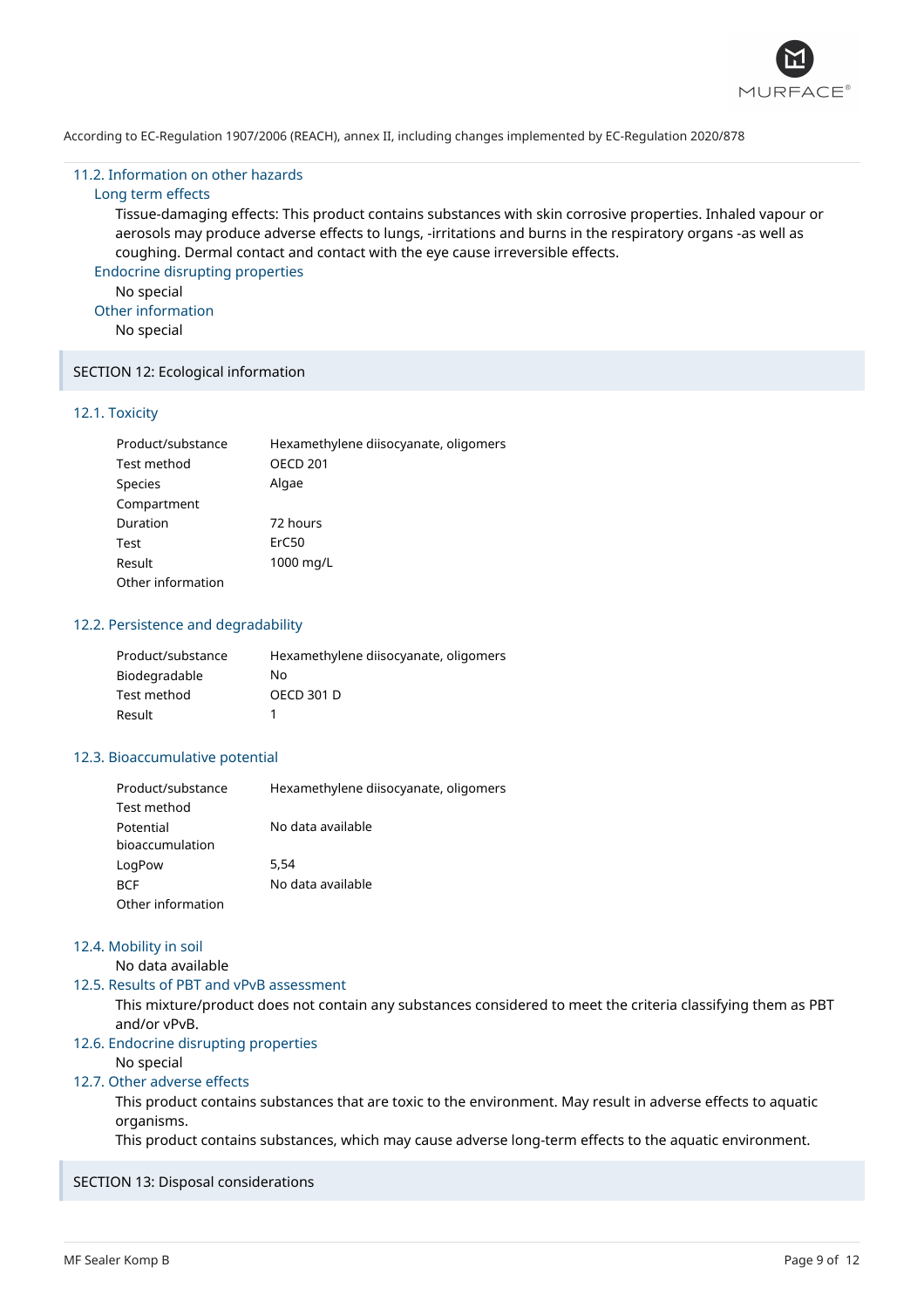

#### 13.1. Waste treatment methods

Product is covered by the regulations on hazardous waste.

HP 5 - Specific Target Organ Toxicity (STOT)/Aspiration Toxicity

HP 6 - Acute toxicity

HP 8 – Corrosive

HP 13 – Sensitising

Dispose of contents/container to an approved waste disposal plant.

Regulation (EU) No 1357/2014 of 18 December 2014 on waste.

### EWC code

- 08 01 11\* Waste paint and varnish containing organic solvents or other dangerous substances
- 15 01 10\* Packaging containing residues of or contaminated by dangerous substances

### Specific labelling

Not applicable

# Contaminated packing

Packaging containing residues of the product must be disposed of similarly to the product.

### SECTION 14: Transport information

### 14.1. - 14.4.

Not dangerous goods according to ADR, IATA and IMDG.

### ADR/RID

Not applicable

# IMDG

Not applicable

MARINE POLLUTANT

#### No IATA

Not applicable

### 14.5. Environmental hazards

Not applicable

### 14.6. Special precautions for user

### Not applicable

- 14.7. Maritime transport in bulk according to IMO instruments
	- No data available

### SECTION 15: Regulatory information

# 15.1. Safety, health and environmental regulations/legislation specific for the substance or mixture

Restrictions for application

Restricted to professional users.

People under the age of 18 shall not be exposed to this product.

# Demands for specific education

Use of this product requires dedicated training in work with polyurethane and epoxy products.

# SEVESO - Categories / dangerous substances

Not applicable

# Additional information

Not applicable

### Sources

The Management of Health and Safety at Work Regulations 1999

2005 No. 2773 ENVIRONMENTAL PROTECTION: The Volatile Organic Compounds in Paints, Varnishes and Vehicle Refinishing Products Regulations 2005.

Regulation (EU) No 1357/2014 of 18 December 2014 on waste.

CLP Regulation (EC) No 1272/2008, as retained and amended in UK law.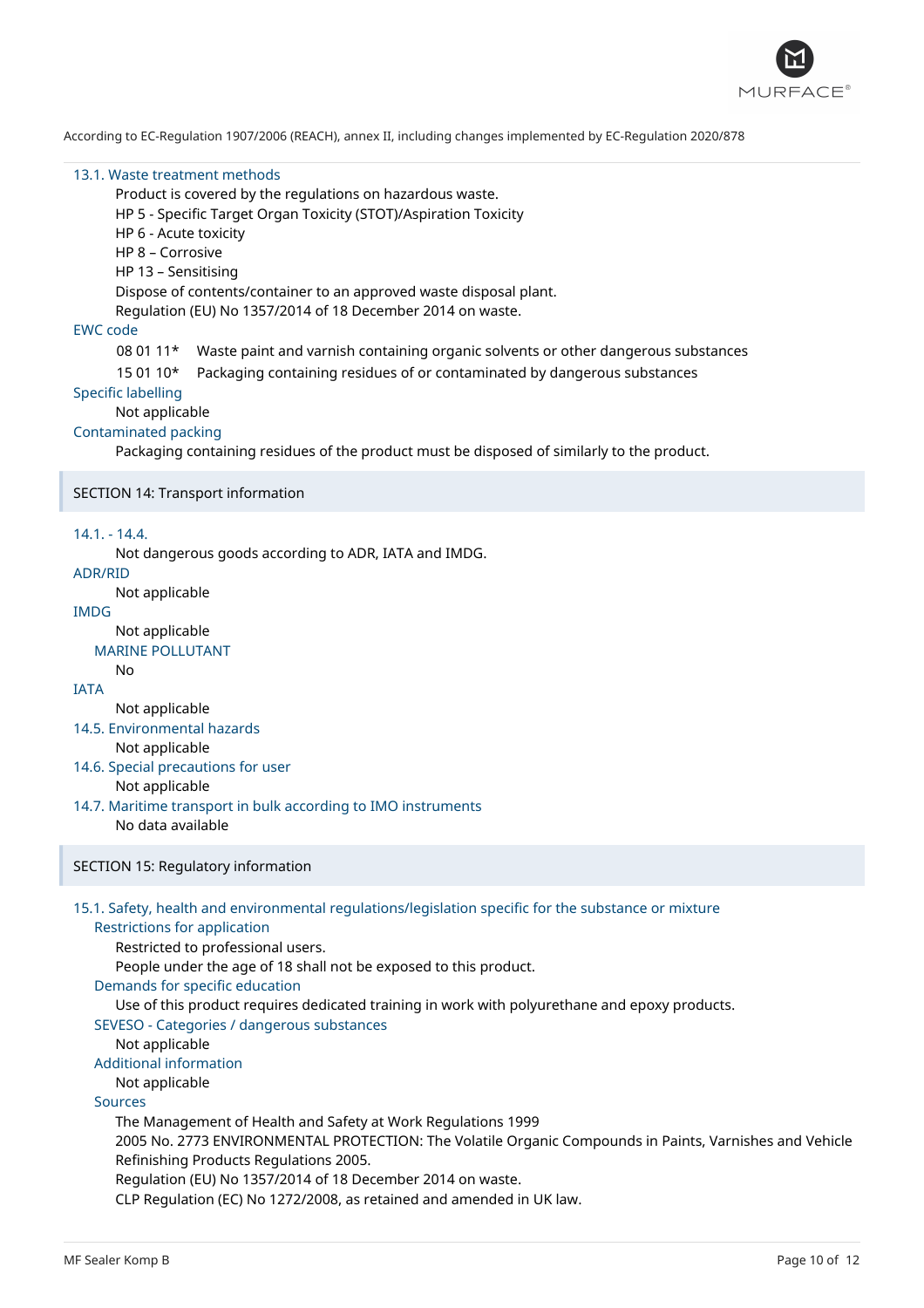

EC-Regulation 1907/2006 (REACH), as amended by UK REACH Regulations SI 2019/758 15.2. Chemical safety assessment

No

SECTION 16: Other information

### Full text of H-phrases as mentioned in section 3

H315, Causes skin irritation.

H318, Causes serious eye damage.

H411, Toxic to aquatic life with long lasting effects.

### Abbreviations and acronyms

ADN = European Provisions concerning the International Carriage of Dangerous Goods by Inland Waterway

ADR = The European Agreement concerning the International Carriage of Dangerous Goods by Road

ATE = Acute Toxicity Estimate

BCF = Bioconcentration Factor

CAS = Chemical Abstracts Service

CE = Conformité Européenne

CLP = Classification, Labelling and Packaging Regulation [Regulation (EC) No. 1272/2008]

CSA = Chemical Safety Assessment

CSR = Chemical Safety Report

DMEL = Derived Minimal Effect Level

DNEL = Derived No Effect Level

EINECS = European Inventory of Existing Commercial chemical Substances

ES = Exposure Scenario

EUH statement = CLP-specific Hazard statement

EWC = European Waste Catalogue

GHS = Globally Harmonized System of Classification and Labelling of Chemicals

IARC = International Agency for Research on Cancer (IARC)

IATA = International Air Transport Association

IBC = Intermediate Bulk Container

IMDG = International Maritime Dangerous Goods

LogPow = logarithm of the octanol/water partition coefficient

MARPOL = International Convention for the Prevention of Pollution From Ships, 1973 as modified by the Protocol of 1978. ("Marpol" = marine pollution)

OECD = Organisation for Economic Co-operation and Development

PBT = Persistent, Bioaccumulative and Toxic

PNEC = Predicted No Effect Concentration

RID = The Regulations concerning the International Carriage of Dangerous Goods by Rail

RRN = REACH Registration Number

SCL = A specific concentration limit.

SVHC = Substances of Very High Concern

STOT-RE = Specific Target Organ Toxicity - Repeated Exposure

STOT-SE = Specific Target Organ Toxicity - Single Exposure

TWA = Time weighted average

UN = United Nations

UVCB = Complex hydrocarbon substance

VOC = Volatile Organic Compound

vPvB = Very Persistent and Very Bioaccumulative

Additional information

The classification of the substance/mixture in regard of health hazards are in accordance with the calculation methods given by Regulation (EC) No. 1272/2008 (CLP)

The classification of the substance/mixture in regard of environmental hazards are in accordance with the calculation methods given by Regulation (EC) No. 1272/2008 (CLP)

The safety data sheet is validated by